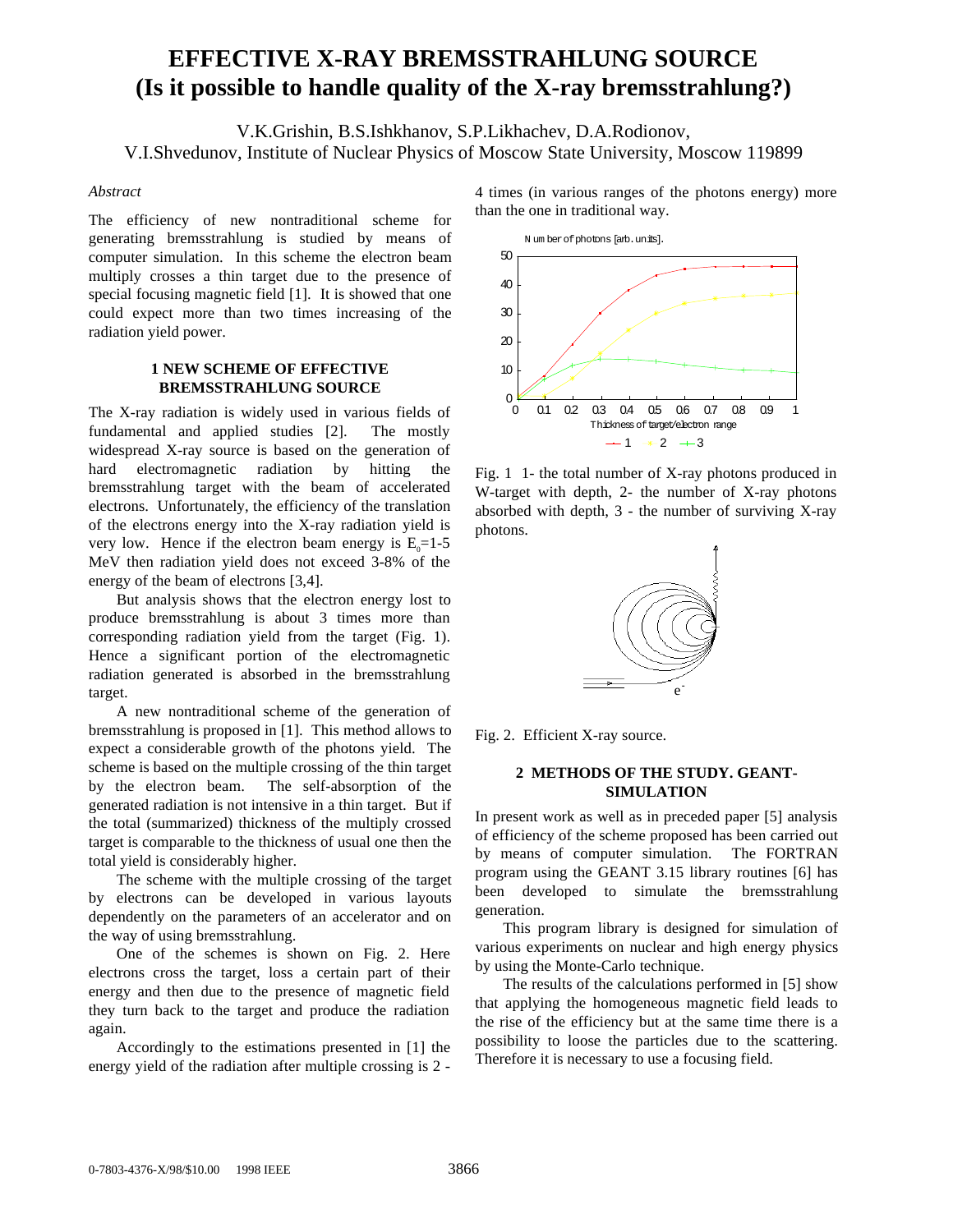The results presented were obtained for the axial symmetric magnetic field from conical poles. In the first approximation the fields are

$$
B = \frac{B_0 Y_0}{\alpha R},
$$
  
\n
$$
B_x = -B \frac{xy}{R^2 r}, B_y = -B \sqrt{1 - \frac{y^2}{R^2}} B_z = -B \frac{zy}{R^2 r}
$$
  
\nwhere:  $R = \sqrt{y^2 + (r + \Delta)^2}, r = \sqrt{z^2 + x^2},$  and

$$
\Delta \,\cong\, \frac{y_0}{\mathsf{t}\mathrm{g}\alpha} \cdot \frac{\mathsf{a}}{\mathsf{r}} \;\mathsf{at} \;\mathsf{r} {<} \mathsf{a},\; \Delta \,\cong\, \frac{y_0}{\mathsf{t}\mathrm{g}\alpha} \;\mathsf{at} \;\mathsf{r} {>} \mathsf{a}.
$$

The target is in the XY plane. The beam passes along the Z axis.

## **3 DISCUSSION OF THE RESULTS. IT IS POSSIBLE TO HANDLE QUALITY OF X-RAY BREMSSTRAHLUNG?**

The efficiencies of the radiation production for the initial electrons energies 5 MeV were calculated. The results are presented on Figs. 3 -7.

Fig. 3 shows that the particles are well focused (different values for the  $\alpha$  angle of the conical poles from 10 to 60 degrees were tested).

On Figs. 4-7 one can see that the efficiency of the bremsstrahlung source is really higher than the one in traditional scheme though the configuration used is far from the optimum.

Besides the fact that the X-ray spectrum changes because of the high contribution from the low energy photons is of great importance for various application.

And at last using the optimal focusing gives the possibility to reduce the divergence of the generated Xray flow because in optimal case the particles return perpendicularly on the target. Hence the new bremsstrahlung source proposed allows to obtain the intensive radiation in narrow angle.



Fig 3. Trajectories of electrons in axial-symmetric magnet field, setup box is  $100x100x100$  cm<sup>3</sup> (big gap)



Fig. 4 Spectra for the axial-symmetric magnet field (for the thin target 0.1 free path length) and for the thick target (0.5 free path length). Incident electrons energy 5 MeV, initial electrons number 1000 (big gap).



Fig. 5 Integral characteristics for thin target in the axial-symmetric magnet field and for the targets of optimal thickness. Incident electrons energy 5 MeV, initial number of the electrons 1000 (big gap).



Fig. 6 Spectra for a thin target (of 0.1 free path length) in the axial-symmetric magnet field and for the thick target (0.5 free path length). Incident electrons energy 5 MeV, initial electrons number 1000, setup box is  $100x40x100$  cm<sup>3</sup> (small gap).